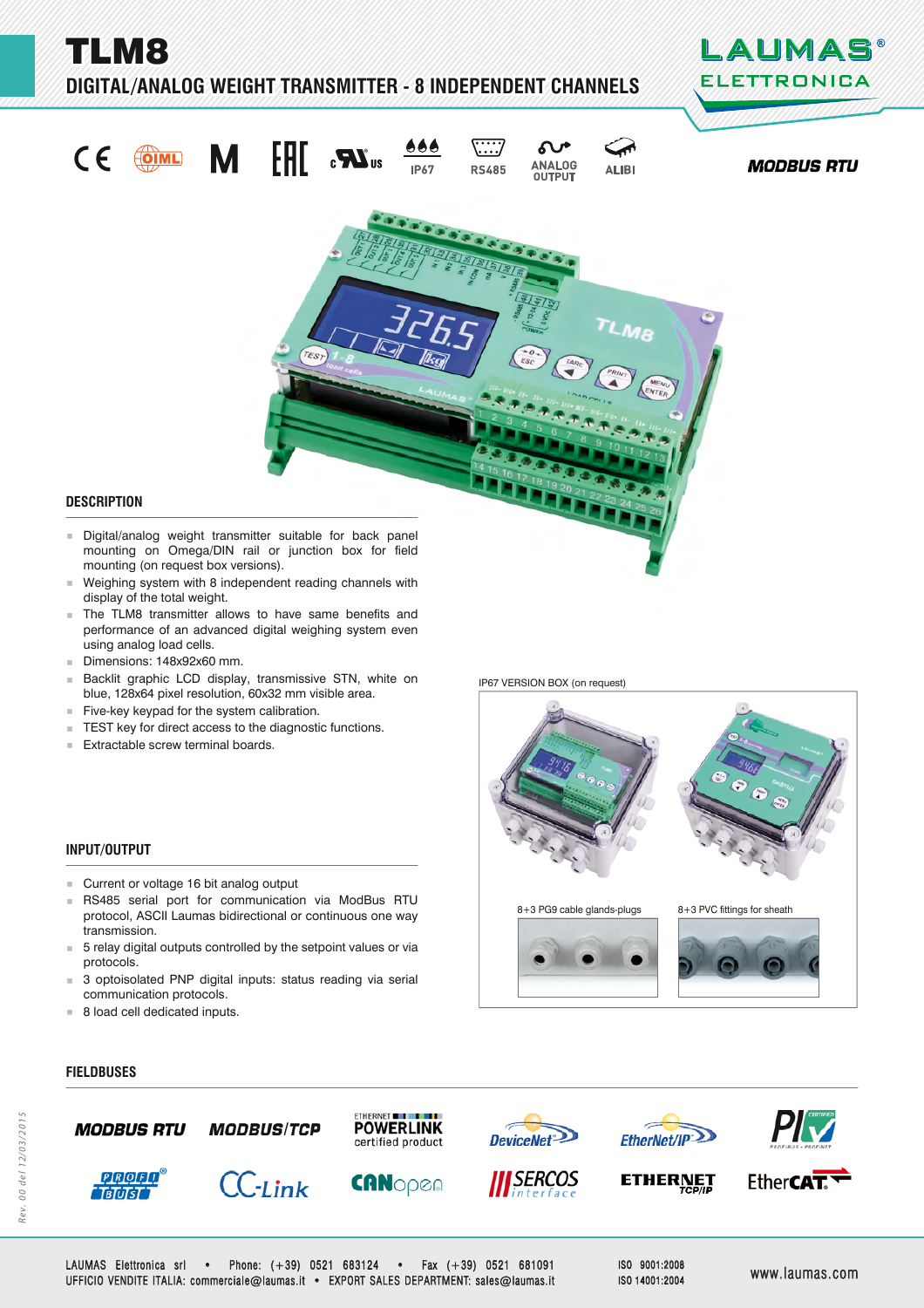TLM8 **DIGITAL/ANALOG WEIGHT TRANSMITTER - 8 INDEPENDENT CHANNELS** 



| <b>DESCRIPTION</b>                                                                                                                                                                                                                                                                   | CODE                  |
|--------------------------------------------------------------------------------------------------------------------------------------------------------------------------------------------------------------------------------------------------------------------------------------|-----------------------|
| RS485 port<br>Baud rate: 2400, 4800, 9600, 19200, 38400, 115200 (bit/s).<br>16 bit analog output = $65535$ divisions<br>Current: $0 \div 20$ mA; $4 \div 20$ mA (up to 400 $\Omega$ ).<br>Voltage: 0÷10 V; 0÷5 V (min 2 kΩ)                                                          | TLM8                  |
| <b>CANopen port</b><br>Baud rate: 10, 20, 25, 50, 100, 125, 250, 500, 800, 1000 (kbit/s).<br>The instrument operates as slave in a synchronous CANopen network.<br>It is equipped with RS485 serial port. and analog output.                                                         | <b>TLM8CANOPEN</b>    |
| <b>DeviceNet</b> port + RS485 + Analog output<br>Baud rate: 125, 250, 500 (kbit/s).<br>The instrument operates as slave in a DeviceNet network.<br>It is equipped with RS485 serial port. and analog output.                                                                         | <b>TLM8DEVICENET</b>  |
| <b>CC-LINK</b> port + RS485 + Analog output<br>Baud rate: 156, 625, 2500, 5000, 10000 (kbit/s).<br>The instrument works as Remote Device Station in a CC-LINK network and<br>occupies 3 stations. It is equipped with RS485 serial port. and analog output.                          | <b>TLM8CCLINK</b>     |
| <b>PROFIBUS DP</b> port $+$ RS485 $+$ Analog output<br>Baud rate: up to 12 (Mbit/s).<br>The instrument operates as slave in a Profibus-DP network.<br>It is equipped with RS485 serial port. and analog output.                                                                      | <b>TLM8PROFIBUS</b>   |
| <b>Modbus/TCP</b> port $+$ RS485 $+$ Analog output<br>Type: RJ45 10Base-T or 100Base-TX (auto-sensing)<br>The instrument operates as slave in a Modbus/TCP network.<br>It is equipped with RS485 serial port. and analog output.                                                     | <b>TLM8MODBUSTCP</b>  |
| <b>Ethernet TCP/IP</b> port $+$ RS485 $+$ Analog output<br>Type: RJ45 10Base-T or 100Base-TX (auto-sensing).<br>The instrument operates as slave in an Ethernet TCP/IP network and it is<br>accessible via web browser.<br>It is equipped with RS485 serial port. and analog output. | <b>TLM8ETHETCP</b>    |
| <b>Ethernet/IP</b> port + RS485 + Analog output<br>Type: RJ45 10Base-T or 100Base-TX (auto-sensing)<br>he instrument operates as adapter in an Ethernet/IP network.<br>It is equipped with RS485 serial port. and analog output.                                                     | <b>TLM8ETHEIP</b>     |
| PROFINET IO ports + RS485 + Analog output<br>Type: RJ45 10Base-T or 100Base-TX (auto-sensing)<br>The instrument operates as device in a Profinet IO network.<br>It is equipped with RS485 serial port. and analog output.                                                            | <b>TLM8PROFINETIO</b> |
| 2x EtherCAT ports $+$ RS485 $+$ Analog output<br>Type: RJ45 10Base-T or 100Base-TX (auto-sensing)<br>The instrument operates as slave in an EtherCAT network.<br>It is equipped with RS485 serial port. and analog output.                                                           | <b>TLM8ETHERCAT</b>   |
| 2x POWERLINK ports $+$ RS485 $+$ Analog output<br>Type: RJ45 10Base-T or 100Base-TX (auto-sensing)<br>The instrument operates as slave in a Powerlink network.<br>It is equipped with RS485 serial port. and analog output.                                                          | <b>TLM8POWERLINK</b>  |
| 2x SERCOS III ports + RS485 + Analog output<br>Type: RJ45 10Base-T or 100Base-TX (auto-sensing)<br>The instrument operates as slave in a Sercos III network.<br>It is equipped with RS485 serial port. and analog output.                                                            | <b>TLM8SERCOS</b>     |
|                                                                                                                                                                                                                                                                                      |                       |

ISO 9001:2008 ISO 14001:2004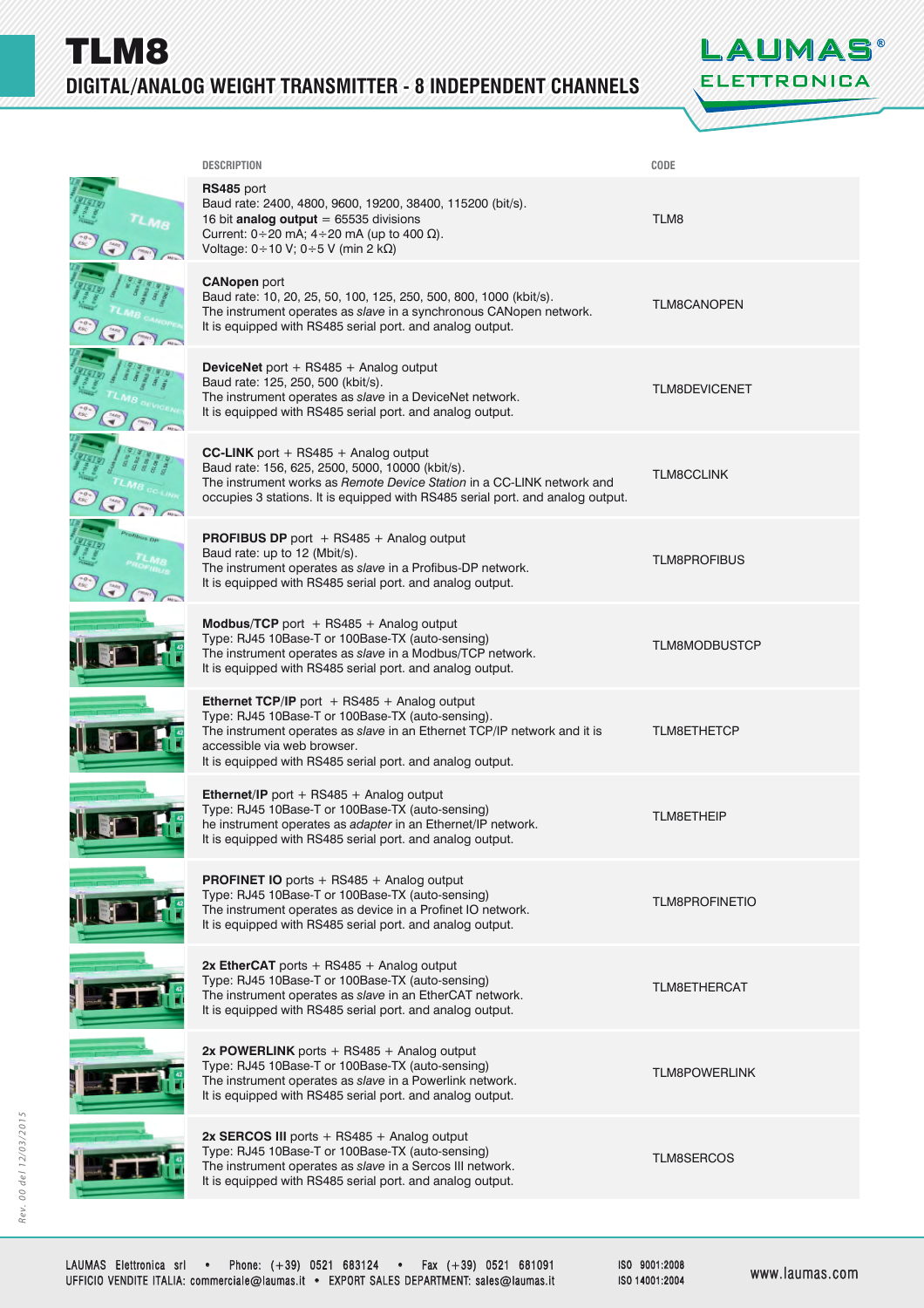

## **CERTIFICATIONS ERTIFICATIONS**

| <u>(OIML</u> | OIML R76:2006, III class, $3x10000$ divisions $0.2 \mu$ V/VSI                     |
|--------------|-----------------------------------------------------------------------------------|
|              | <b>CERTIFICATIONS ON REQUEST</b>                                                  |
| M            | Initial verification (Legal Metrology)                                            |
| $\mathbf{r}$ | UL Recognized component - Complies with the United States and Canada regulations  |
| EAC          | Complies with the Eurasian Custom Union regulations (Russia, Belarus, Kazakhstan) |
|              |                                                                                   |

### **TECHNICAL FEATURES**

| Power supply and consumption                       |                                                                      | 12 ÷ 24 VDC $\pm$ 10%; 5 W                                                                                      |  |
|----------------------------------------------------|----------------------------------------------------------------------|-----------------------------------------------------------------------------------------------------------------|--|
| Number of load cells • Load cells supply           |                                                                      | up to 16 (350 Ω) - 4/6 wires • 5 VDC/240 mA                                                                     |  |
| Linearity • Linearity of the analog output         |                                                                      | $<$ 0.01% full scale $\cdot$ $<$ 0.01% full scale                                                               |  |
| Thermal drift • Thermal drift of the analog output |                                                                      | <0.0005% full scale/°C $\cdot$ <0.003% full scale/°C                                                            |  |
| A/D Converter                                      |                                                                      | 8 channels - 24 bit (16000000 points) - 4.8 kHz                                                                 |  |
|                                                    | Divisions (with measure range $\pm 10$ mV and sensitivity 2 mV/V)    | $\pm 999999 \cdot 0.01 \mu V/d$                                                                                 |  |
| Measure range                                      |                                                                      | $\pm 39$ mV                                                                                                     |  |
| Load cell's sensitivity                            |                                                                      | $±7$ mV/V                                                                                                       |  |
| Conversion per second                              |                                                                      | 600/s                                                                                                           |  |
| Display range                                      |                                                                      | ±999999                                                                                                         |  |
| Decimals • Display increments                      |                                                                      | $0 \div 4$ • x1 x2 x5 x10 x20 x50 x100                                                                          |  |
| Digital filter • Conversion rate                   |                                                                      | $0.006 \div 7$ s $\cdot$ 5 $\div$ 600 Hz                                                                        |  |
| Relay logic outputs                                |                                                                      | n. 5 - 115 VAC/150 mA                                                                                           |  |
| Optoisolated logic inputs                          |                                                                      | n. $3 - 5 \div 24$ VDC PNP                                                                                      |  |
| Serial ports                                       |                                                                      | <b>RS485</b>                                                                                                    |  |
| <b>Baud</b> rate                                   |                                                                      | 2400, 4800, 9600, 19200, 38400, 115200 (bit/s)                                                                  |  |
| Analog output                                      |                                                                      | 16 bit = 65535 divisions. 0 ÷ 20 mA; 4 ÷ 20 mA (up to 400 Ω)<br>$0 \div 10$ V; 0 $\div 5$ V (min 2 k $\Omega$ ) |  |
| Humidity (condensate free)                         |                                                                      | 85%                                                                                                             |  |
| Storage temperature                                |                                                                      | -30 $\mathrm{^{\circ}C}$ +80 $\mathrm{^{\circ}C}$                                                               |  |
| Working temperature                                |                                                                      | -20 $\mathrm{^{\circ}C}$ +60 $\mathrm{^{\circ}C}$                                                               |  |
|                                                    |                                                                      |                                                                                                                 |  |
|                                                    | Relay digital outputs                                                | n. 5 - 30 VAC, 60 VDC/150 mA                                                                                    |  |
| $\mathbf{R}_3$                                     | Working temperature                                                  | -20 $^{\circ}$ C +50 $^{\circ}$ C                                                                               |  |
|                                                    | Power supply device marked "LPS" (limited power source) or "Class 2" |                                                                                                                 |  |

#### **METROLOGICAL SPECIFICATIONS OF TYPE-APPROVED INSTRUMENTS ETROLOGICAL SPECIFICATIONS OF TYPE-APPROVED**

| Applied standards                                    | 2014/31/UE - EN45501:2015 - OIML R76:2006 |
|------------------------------------------------------|-------------------------------------------|
| Accuracy class                                       | III or IIII                               |
| Maximum number of scale verification divisions       | 10000 (class III); 1000 (class IIII)      |
| Minimum input signal for scale verification division | 0.2 $\mu$ V/VSI                           |
| Working temperature                                  | $-10^{\circ}$ C +40 $^{\circ}$ C          |
|                                                      |                                           |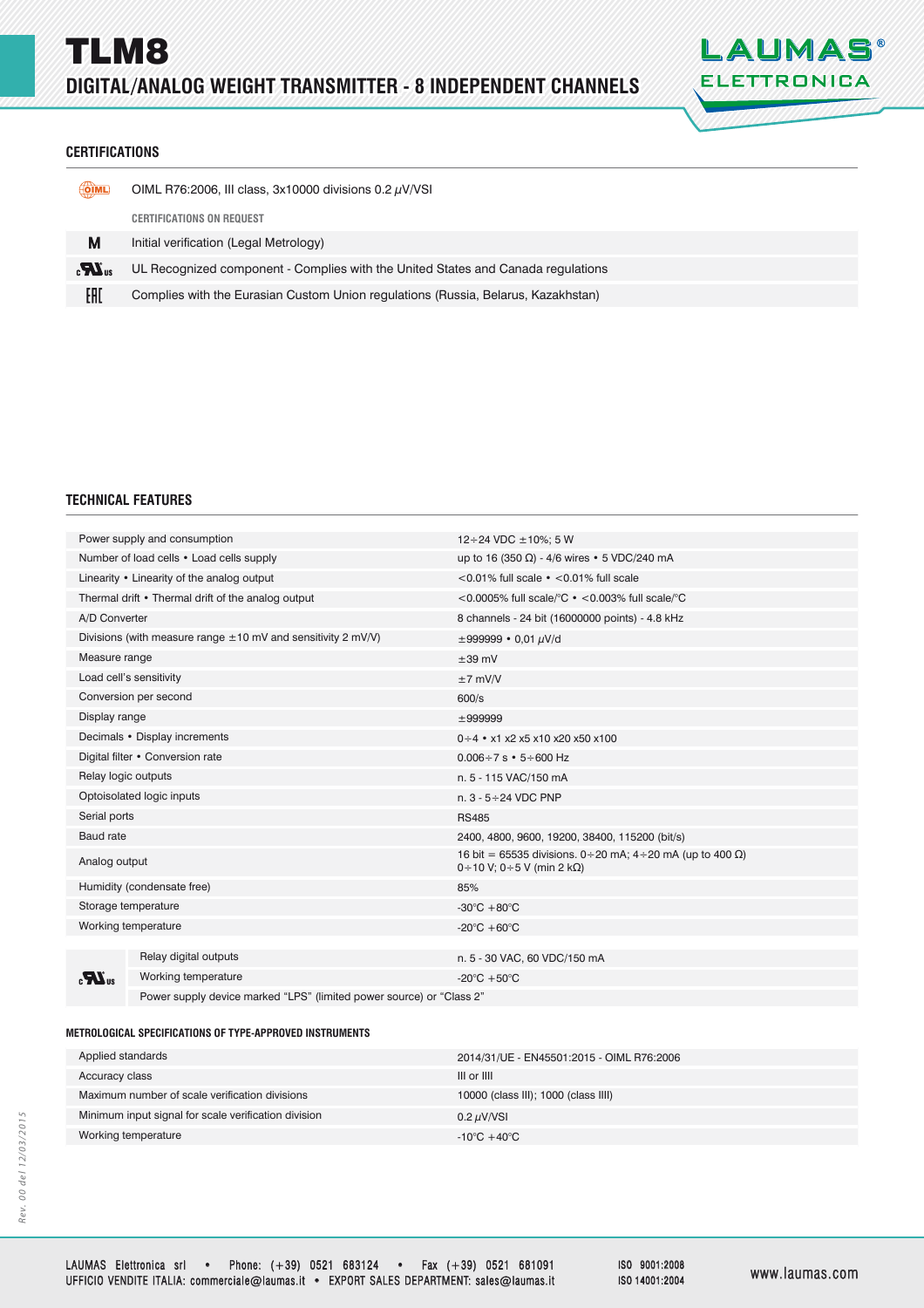# LALIMAS ELETTRONICA

## **MAIN FUNCTIONS**

- 8 independent channels for load cells: monitoring and direct management of the individual load cells connected.
- Digital equalization: the instrument allows to equalize the connected load cells response, in a fast and reliable over time.
- Load distribution synoptic analysis on 8 channels with archive backups: storing, retrieving, printing.
- Automatic diagnostics: the instrument is designed to store the percentage value of load distribution for each channel. The diagnostic function makes comparisons between the recorded values and if a significant variation between the values is detected during normal operation, the instrument displays an alarm alternating with the weight value.
	- Depending on the weighing system type it's possible to perform: - Load automatic diagnostics: load distribution control in constant barycentre systems (e.g. liquids silo).
	- Automatic diagnostics on zero: check on load cells drift state (eg. silo, weighbridge, platformes).
- Event log: data backups archive in chronological order of the last 50 events related to calibrations, zero settings, errors and equalizations. The information can be stored, retrieved and printed.
- All TLM8 functions can be managed by a weight indicator W series connected via RS485 serial port (excluding indicators with graphic display).
- Transmission of the divisions for the 8 independent reading channels via RS485 (Modbus RTU) or fieldbus. Only the points of each load cell connected are transmitted, without any filter applied; the calculation of the weight value, the zero setting and calibration are performed by the customer.
- Connections to:
	- PLC via analog output.
	- PC/PLC via fieldbus.
	- PC/PLC via RS485 (up to 99 instruments with line repeaters, up to 32 without line repeaters).
	- W series weight indicator via RS485.
	- remote display and printer via RS485.
	- max. 16 load cells in parallel.
- Digital filter to reduce the effects of weight oscillation.
- Theoretical calibration (via keyboard) and real (with sample weights and the possibility of weight linearization up to 5 points).
- Tare weight zero setting.
- Automatic zero setting at power-on.
- Gross weight zero tracking.
- Semi-automatic tare (net/gross weight) and predetermined tare.
- Semi-automatic zero.
- Direct connection between RS485 and RS232 without converter.
- **Hysteresis and setpoint value setting.**
- TCP/IP WEB APP | Integrated software in combination with Ethernet TCP/IP version, for supervision, management and remote control of the weight transmitter.

### **CE-M version: 2014/31/EU-EN45501:2015-OIML R76:2006**

- **Weight subdivisions displaying**  $(1/10 e)$ **.**
- Three operation mode: single interval or multiple ranges (max 3) or multi-interval (max 3).
- $\blacksquare$  Net weight zero tracking.
- Calibration correction via keyboard is protected through seals for the access to a setting jumper or installer password or hardware device.
- Alibi memory (option on request).





LAUMAS Elettronica srl • Phone: (+39) 0521 683124 • Fax (+39) 0521 681091 UFFICIO VENDITE ITALIA: commerciale@laumas.it • EXPORT SALES DEPARTMENT: sales@laumas.it FFICIO www.laumas.com ww.laumas.com

ISO 9001:2008 ISO 14001:2004